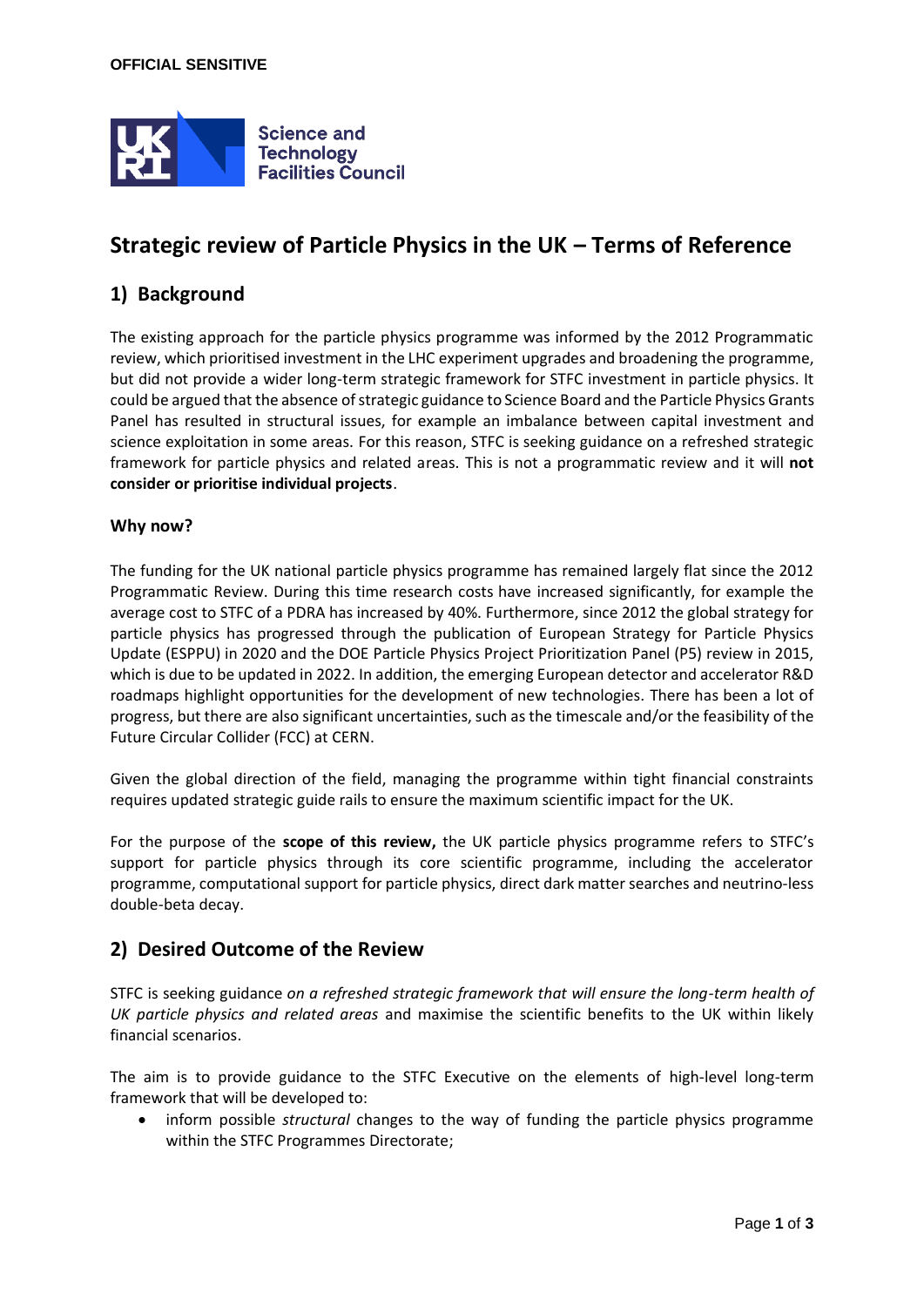- provide strategic guidance for the overall programme, including skills and training, to deliver the best long-term outcomes for the health of the field in the UK to those managing the programme within STFC's Programmes Directorate and National Laboratories;
- provide guidance to Science Board on the wider strategic considerations when considering new proposals and/or statements of interest;
- provide additional guidance to the Particle Physics Grants Panel in the consideration of consolidated grants applications.

The review will not prioritise individual projects or wider areas, but will consider the balance between research and development, capital construction, maintenance and operations, and scientific exploitation.

# **3) Terms of Reference**

The review panel is asked to provide guidance in the form a series of recommendations, *on a refreshed strategic framework that will ensure the long-term health of UK particle physics* and maximise the scientific benefits to the UK within a range of realistic financial scenarios.

### **Scope of the Review**

The review will cover **particle physics**, including direct Dark Matter searches, and the accelerator and computing disciplines that support the field. It will take account of how wider international developments affect the UK.

In the context of developing an overall *strategic framework that will ensure the long-term health of UK particle physics*, the considerations of the review committee should include the following questions:

- 1. Are there any lessons to be learnt from the last ten years regarding the scientific and/or investment decision-making processes within STFC? The committee should consider the balance between broad areas, capital investment, exploitation, R&D, etc., not individual scientific areas.
- 2. What are the considerations that determine the appropriate balance between R&D, capital construction, M&O and scientific exploitation and how should these considerations be included in the decision-making process?
- 3. How should the UK programme ensure that it effectively leverages the investment in the membership of CERN?
- 4. To ensure the health of the UK particle physics programme, what is an appropriate level of early-stage technology R&D funding.
- 5. Given the financial constraints and uncertain timescales, how and *when* should the UK engage in the R&D phase for the next generation of colliders/experiments?
- 6. In the context of three/four financial scenarios, what are the essential elements and what areas could potentially be traded-off against each other within the strategic framework?
- 7. What are the key international decision points in the coming decade that will affect forward planning and influence the shape of the future UK particle physics programme?

### **Outputs from the Review**

Having considered the above questions, the review panel will present its recommendations for *a refreshed strategic framework that will ensure the long-term health of the UK particle physics programme* and *any changes needed to deliver the best outcomes within the recommended framework*.

The output of the review will be a report to the STFC Executive, presented in three main sections: